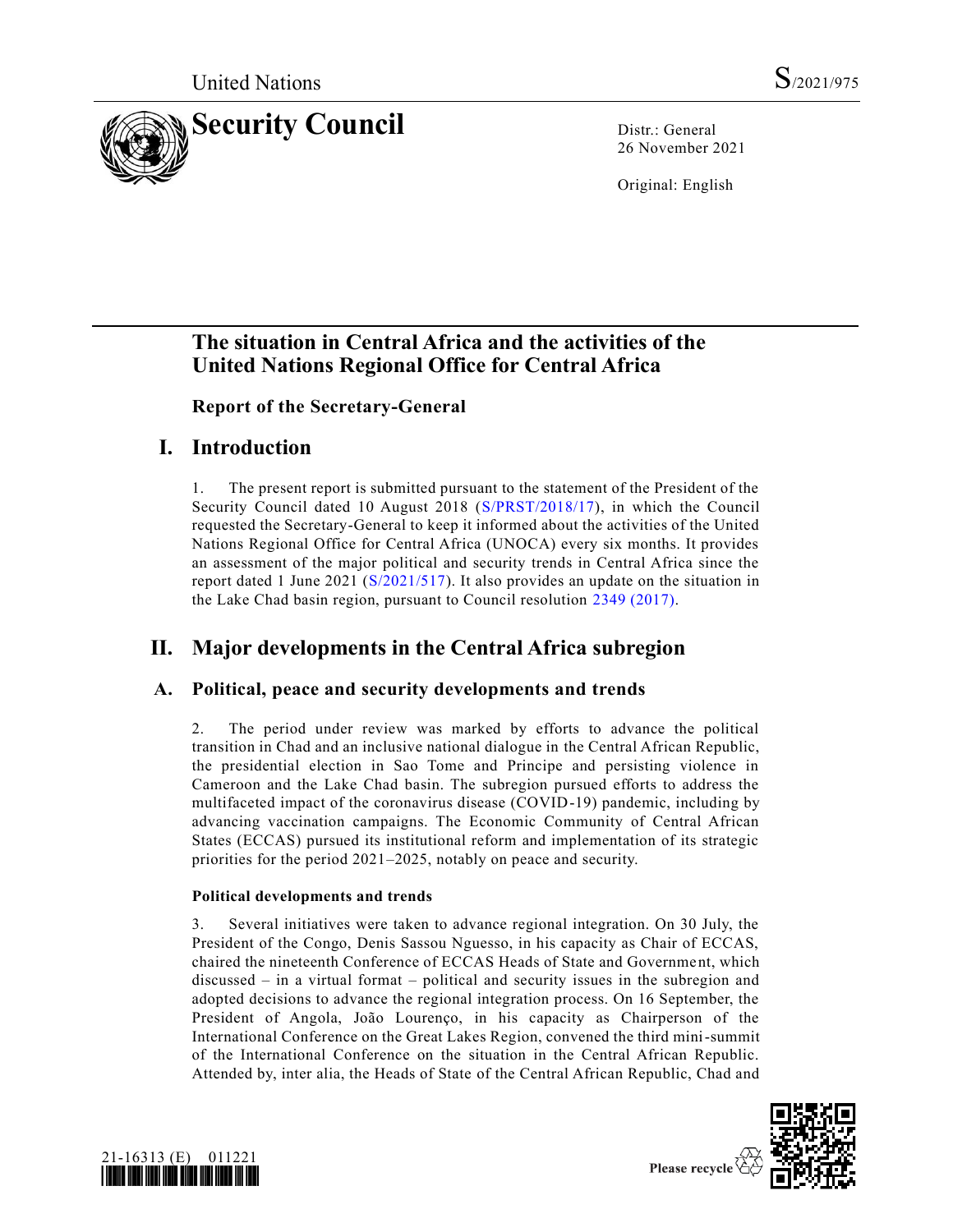the Congo, the summit adopted a joint road map with a view to advancing the peace process in the country in line with the Political Agreement for Peace and Reconciliation in the Central African Republic of 2019 and urged the Government to declare a ceasefire. On 15 October, the President of the Central African Republic, Faustin Archange Touadéra, declared an immediate and unilateral ceasefire across the country, in line with the joint road map of the International Conference.

4. In Angola, the constitutional reform legislation was adopted by the National Assembly on 22 June. On 10 September, the President of Angola returned an electoral reform bill to the National Assembly for a second reading, following its adoption by majority vote in parliament, citing the need to provide "healthy competition, fairness and electoral truth". On 11 September, opposition party União Nacional para a Independência Total de Angola organized a large-scale protest, with significant youth presence, to demand "free, fair and transparent elections". On 17 November, the electoral reform bill was adopted in a second reading by the National Assembly, with the opposition voting against it. The socioeconomic situation in the country prompted strikes in different sectors. Some journalists expressed concern over being targeted for criticizing the authorities, while others received verbal aggression from opposition supporters on the margins of protests. Opposition parties have expressed concern about unequal access to resources and to State media outlets ahead of the general elections scheduled for August 2022. The former President, José Eduardo Dos Santos, returned to Angola on 14 September after two years of absence. On 5 November, Mr. Lourenço filed his candidacy for a second term as President of the ruling party, Movimento Popular de Libertação de Angola, which is scheduled to elect a new president at its congress from 9 to 11 December 2021.

5. In Cameroon, notwithstanding efforts by national and international actors, dialogue between the Government and armed groups in the North-West and South-West Regions has yet to gain momentum. In line with the recommendations of the Major National Dialogue of 2019, progress with regard to efforts towards decentralization continued, but appeared to have limited impact on the ground as violence persisted. A national women's convention for peace, the first of its kind to be held in Cameroon, was convened in Yaoundé from 29 to 31 July. Participants expressed support for peace efforts in the country. From 21 to 24 September and from 5 to 9 October, the Prime Minister, Joseph Dion Ngute, visited the North-West and South-West Regions to assess the implementation of the recommendations of the Major National Dialogue. He noted the need to enhance communication efforts on those recommendations.

6. In Chad, the transitional authorities made progress towards key transition milestones despite the challenging security and economic context. On 29 July, the Transitional Government adopted a road map that, inter alia, envisages an inclusive national dialogue in late 2021 leading to the adoption of a new constitution and, thereafter, the holding of elections in September 2022. On 13 August, the transitional Prime Minister, Albert Pahimi Padacké, appointed the 69 members of the committee in charge of organizing the inclusive dialogue, including 15 women. Preparations for the inclusive national dialogue, including with the participation of armed groups, are under way. In an address to the nation on 10 August, the President of the Transitional Military Council, General Mahamat Idriss Déby, called upon the armed opposition to join the inclusive national dialogue, and on 17 August, appointed former President, Goukouni Weddeye, to chair the special technical committee on their participation . On 24 September, the leader of the Transitional Military Council appointed the 93 members of the National Transitional Council, of whom 30 per cent are women, comprising members of the outgoing legislature, including from the former opposition, and armed groups, as well as representatives of civil society and youth. On 4 October, the organizing committee of the national inclusive dialogue presented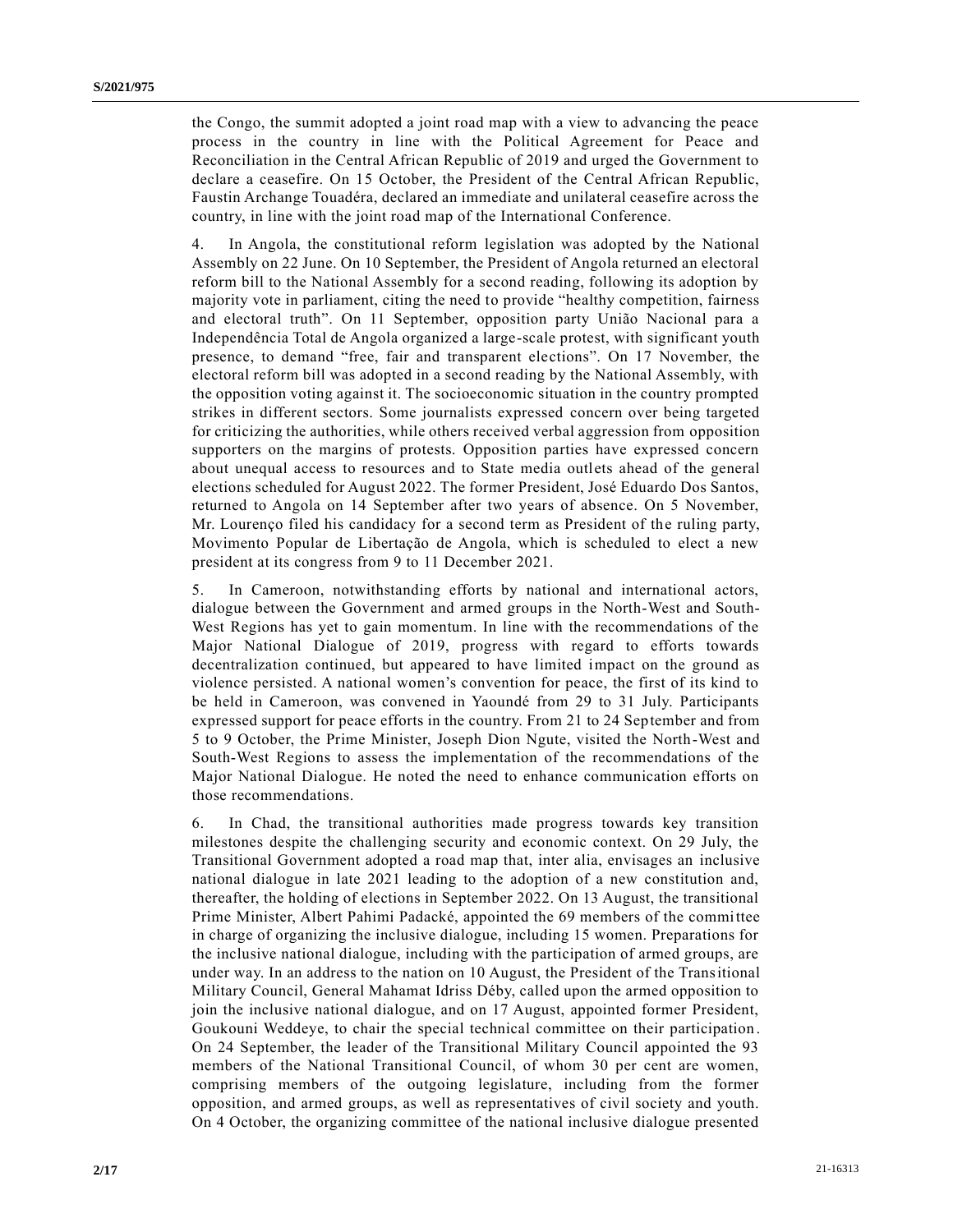the road map of the dialogue to international partners. Wakit Tama, an influential opposition platform, continued to reject the transition process as non-transparent and non-inclusive, organizing several rallies to demand the revision of the transition charter and a genuinely inclusive dialogue.

7. The transitional authorities took some measures to open politic al space in the context of the transition. On 13 July, the transitional authorities authorized the first opposition demonstration since the late President, Idriss Déby Itno, came to power in 1990. Between July and October, civil society and opposition groups critical of the transitional authorities organized several peaceful, authorized demonstrations in N'Djamena calling for an inclusive dialogue; however, some unauthorized demonstrations by Wakit Tama continued to be repressed. At the first Chadian women's symposium for security and sustainable peace, held in N'Djamena on 27 June, participants called for increased women's participation in conflict resolution and an inclusive national dialogue.

8. On 28 July, the High Representative of the African Union and Special Representative of the Chairperson of the African Union Commission for Chad, Basile Ikouébé, officially assumed his duties. On 3 August, the Peace and Security Council of the African Union issued a statement in which it welcomed progress achieved in the transition; commended the Chadian authorities for creating an enabling environment; and encouraged them to expedite the implementation of the remaining transition tasks and recommit to completing the transition within the stipulated 18-month time frame. Key regional and international partners of Chad formed the International Group of Partners for Support to the Transition in Chad, aimed at mobilizing regional and international support for the transition under the leadership of the African Union. Six meetings of the International Group have been held to date.

9. In the Congo, against the backdrop of persisting economic challenges aggravated by COVID-19, authorities reiterated their commitment to sustainable debt management and good governance. On 21 June, the Prime Minister presented the Government's action plan for the period 2021–2026 to the National Assembly. Opposition parties continued to call for an inclusive dialogue to address the country's challenges.

10. In Equatorial Guinea, the situation remained marked by the impact of COVID-19, steps taken by the authorities to foster macroeconomic stability and preparations for elections. On 28 July, the highest court in France, the Cour de cassation, upheld the conviction of the Vice-President, Teodoro Nguema Obiang Mangue, for embezzlement and corruption. On 22 July, the United Kingdom of Great Britain and Northern Ireland announced sanctions against Mr. Obiang Mangue for misappropriation of State funds. On 3 July, a military tribunal sentenced two membe rs of the armed forces to 30 and 50 years in prison, respectively, for negligence in relation to the series of explosions at the military barracks in Bata on 7 March 2021, which left 107 people dead and 700 injured. Some political campaigns started in preparation for the legislative elections, scheduled to be held in 2022.

11. In Gabon, authorities focused on governance and economic recovery, given the economic and health crises facing the country. On 13 September, the Council of Ministers adopted an ordinance requiring candidates for the presidential election to reside in the country for an uninterrupted period of at least six months each year during the two years preceding the election. The opposition criticized the initiative as purporting to exclude opposition candidates from taking part in the 2023 election. Several opposition leaders and allies of the former presidential candidate, Jean Ping, defected from his movement and returned to the ruling Parti démocratique gabonais.

12. In Sao Tome and Principe, the first round of the presidential election took place on 18 July. It was contested by 19 candidates, including three women. The incumbent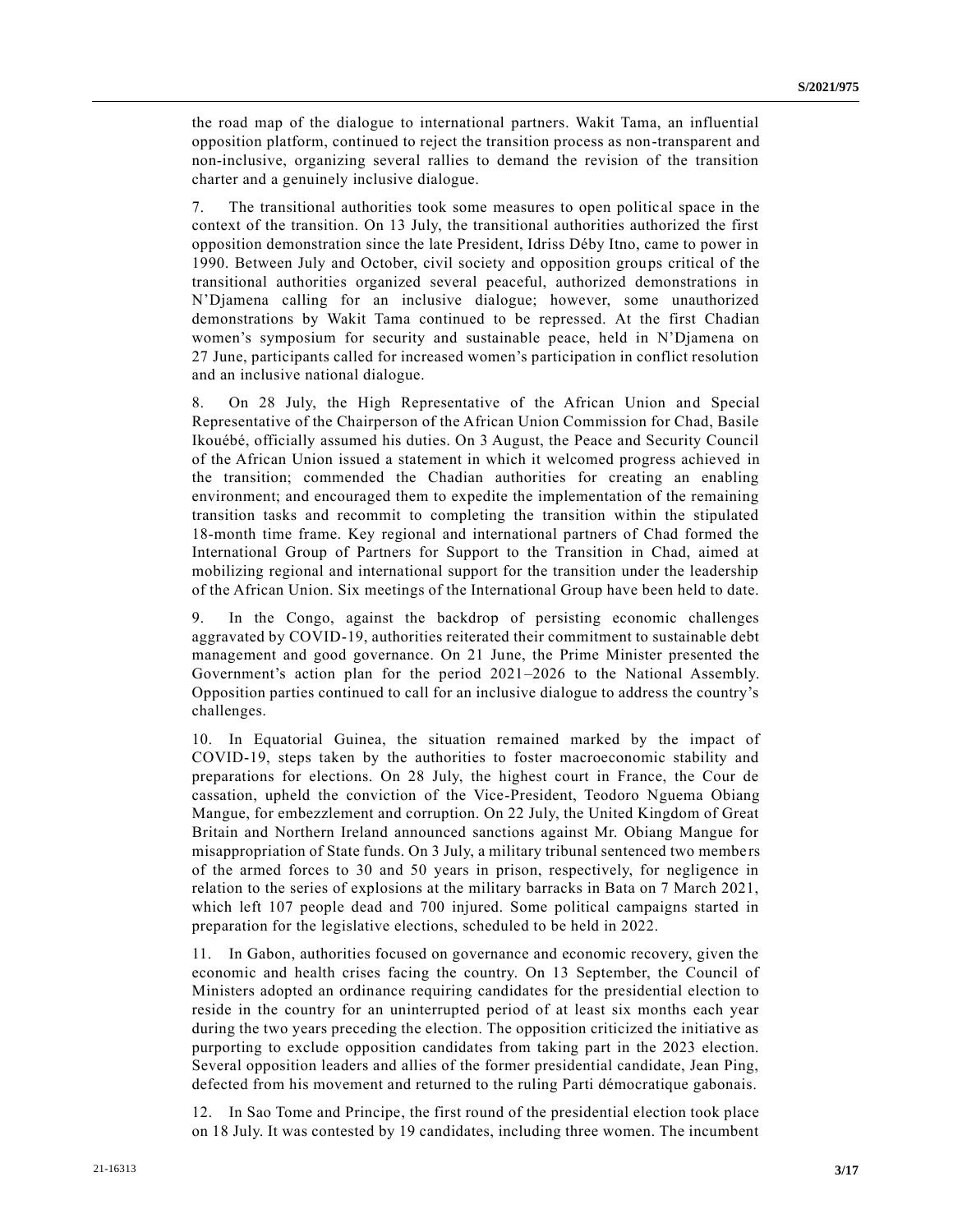President, Evaristo Carvalho, was not seeking re-election. Carlos Vila Nova, the candidate supported by the outgoing President's party, Acção Democrática Independente, and Guilherme Posser da Costa, backed by the Movimento de Libertação de São Tomé e Príncipe – Partido Social Democrata party that dominates the Government, advanced to the second round. The second round, initially meant to be held on 8 August, took place on 5 September owing to a disagreement within the Constitutional Court on whether to proceed with a recount. Observer missions from the African Union and ECCAS commended the country for a peaceful and transparent election, while calling for the increased participation of women in the electoral process. On 14 September, the Constitutional Court declared Mr. Vila Nova the winner, with 57.6 per cent of the vote. He was sworn into office on 2 October. ECCAS deployed an electoral assistance mission and appointed a special envoy to Sao Tome and Principe in the context of the presidential election.

#### **Security developments and trends**

13. The security outlook across the subregion continued to deteriorate and was marked by activities of illegal armed groups, terrorism and violent extremism, particularly in the Lake Chad basin. The expansion of Islamic State West Africa Province (ISWAP), building on the defection from the Boko Haram faction previously led by Abubakar Shekau following his death, posed serious threats to the stability of the wider region. On 14 October, the Nigerian armed forces announced the death of the ISWAP leader, Abu Musab al-Barnawi.

14. Violence continued unabated in the Far North, North-West and South-West Regions of Cameroon. In the latter two regions, fighting between separatist armed groups and government forces, as well as acts of violence by all sides against government officials, traditional leaders, civilians and school personnel, contin ued. Observers noted the increased use of improvised explosive devices by armed groups.

15. On 18 June, according to regional authorities, unidentified assailants abducted six government officials in Ekondo Titi, South-West Region, for ransom. On 19 June, reports emerged that separatist militants had killed three gendarmes in Ngo-Ketunjia, North-West Region. On 18 July, government armed forces were reported to have killed the separatist leader "General Rambo" in Kumba, South-West Region. On 18 and 19 August, the Cameroonian armed forces reported to have carried out two operations in the North-West and South-West Regions, killing four and five separatists, respectively, and seizing military materiel. On 15 September, in Nake Bokoko, South-West Region, three members of an armed separatist group, including one of its commanders, were allegedly killed by the military. On 16 September, according to the Government, non-State armed groups ambushed a military patrol in Bamessing, North-West Region, with an improvised explosive device and an anti-tank rocket launcher before opening fire on the convoy. On 12 September, another improvised explosive device attack targeted a military convoy in Kumbo, North-West Region. According to the Government, a total of 15 soldiers and several civilians were killed in those attacks.

16. On 26 August in Abuja, in reaction to the announcement by separatists in Cameroon and the "Indigenous People of Biafra" separatist group in Nigeria that they would join forces in their respective fights for independence, Cameroonian and Nigerian authorities announced an agreement to jointly fight armed separatists in both countries.

17. On 12 August, the Governor of the Far North Region of Cameroon announced that clashes between herders and fishers in Logone Birni subdivision, close to the Chadian border, had left 13 people dead and 74 wounded. At least 11,000 people, mainly women and children, fled into Chad while a further 12,469 were displaced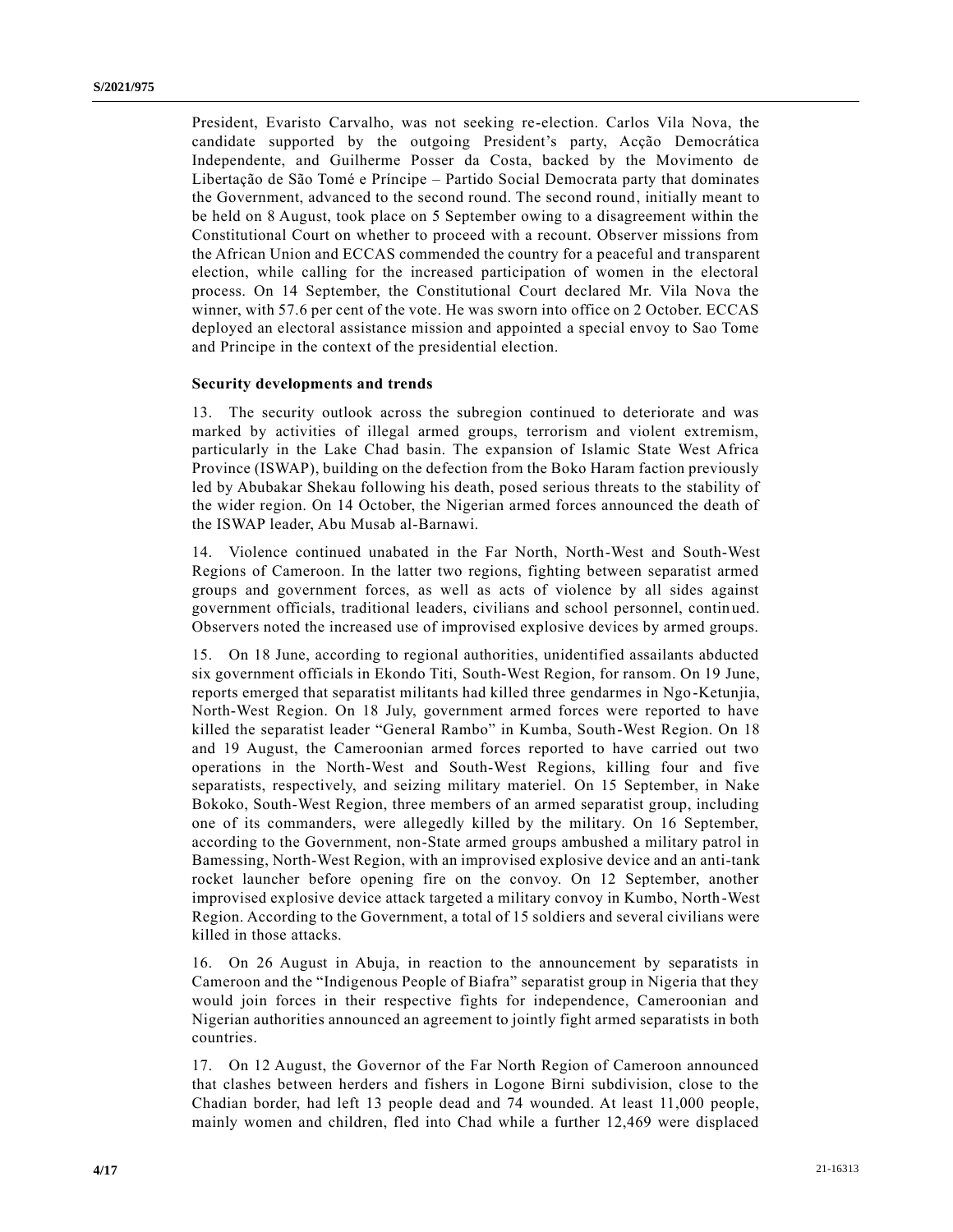within Cameroon, according to the Office of the United Nations High Commissioner for Refugees (UNHCR).

18. In Chad, insecurity at the country's borders continued to pose challenges. In August, Chad undertook to support the reactivation of a quadripartite agreement signed with Libya, the Niger and the Sudan in 2018, which provides for the deployment of joint forces to secure common borders and fight against cross-border crime and illegal immigration. On 14 September, the Libyan National Army led by General Khalifa Haftar carried out an operation against Chadian armed opposition groups. Several armoured vehicles were destroyed. On 8 October, Chad participated in a meeting held in Cairo with the Libyan 5+5 Joint Military Commission, at which the withdrawal of foreign fighters from Libya was discussed. In the east and the south, several clashes between nomadic herders and local agricultural communities continued to cause deaths and injuries.

19. In a joint communiqué issued on 1 June, the Central African Republic and Chad announced their agreement to establish an independent international commission, comprising representatives of the United Nations, the African Union and ECCAS, to clarify a security incident in the border area on 30 May, while also reaffirming their determination to promote bilateral cooperation.

20. Between 18 and 22 September, Burundi witnessed a series of attacks, including at least four in Bujumbura and one in Gitega. On 18 September, a mortar attack was launched on Melchior Ndadaye International Airport in Bujumbura, leaving minor material damage. The Résistance pour un État de droit au Burundi (RED Tabara) armed group claimed responsibility for that attack. On 19 September, two persons were killed in a grenade attack in Gitega. On 20 September, three simultaneous grenade attacks were recorded in Bujumbura, of which two targeted the main bus station and a third the Jabe market in the Bwiza district, injuring at least 100 persons. No group claimed responsibility for the incidents, which the authorities called terrorist attacks. On 22 September, the Attorney General issued an international arrest warrant against the chair of the Movement for Solidarity and Development opposition party, accusing him of leading a group responsible for attacks since the beginning of 2020 in which dozens had been killed or injured. International arrest warrants were also issued against seven others, including the secretary-general of the same party, which rejected the accusations as baseless.

#### *Boko Haram/Lake Chad basin*

21. The reporting period witnessed a decrease in reported Boko Haram-related incidents in Cameroon and Chad compared to the previous period. Between 1 June and 31 October 2021, there were 184 reported Boko Haram-related security incidents in Cameroon, with 74 civilian fatalities, and 25 incidents in Chad, with 44 civilian fatalities. In comparison, there were 423 incidents in Cameroon, with 145 civilian fatalities, and 62 incidents in Chad, with 199 fatalities, between 1 December 2020 and 30 April 2021.

22. In the Far North Region of Cameroon, there was a decrease in attacks against civilians in June and July but an increase in attacks against security forces, mainly in the Logone-et-Chari Department. In July, nine attacks were reported, targeting mainly military and government personnel and installations. During the reporting period, Cameroonian authorities held 1,149 former Boko Haram combatants, including 352 Nigerian nationals, who had surrendered in Mora, Far North Region.

23. On 27 July, five soldiers and one civilian were killed, and 13 soldiers were wounded, in an attack attributed to ISWAP on the Zigué military post. A similar attack in Sagmé, in Fotokol subdivision, on 24 July resulted in 6 fatalities among Cameroonian soldiers and 20 among the militants. On 9 August, a Boko Haram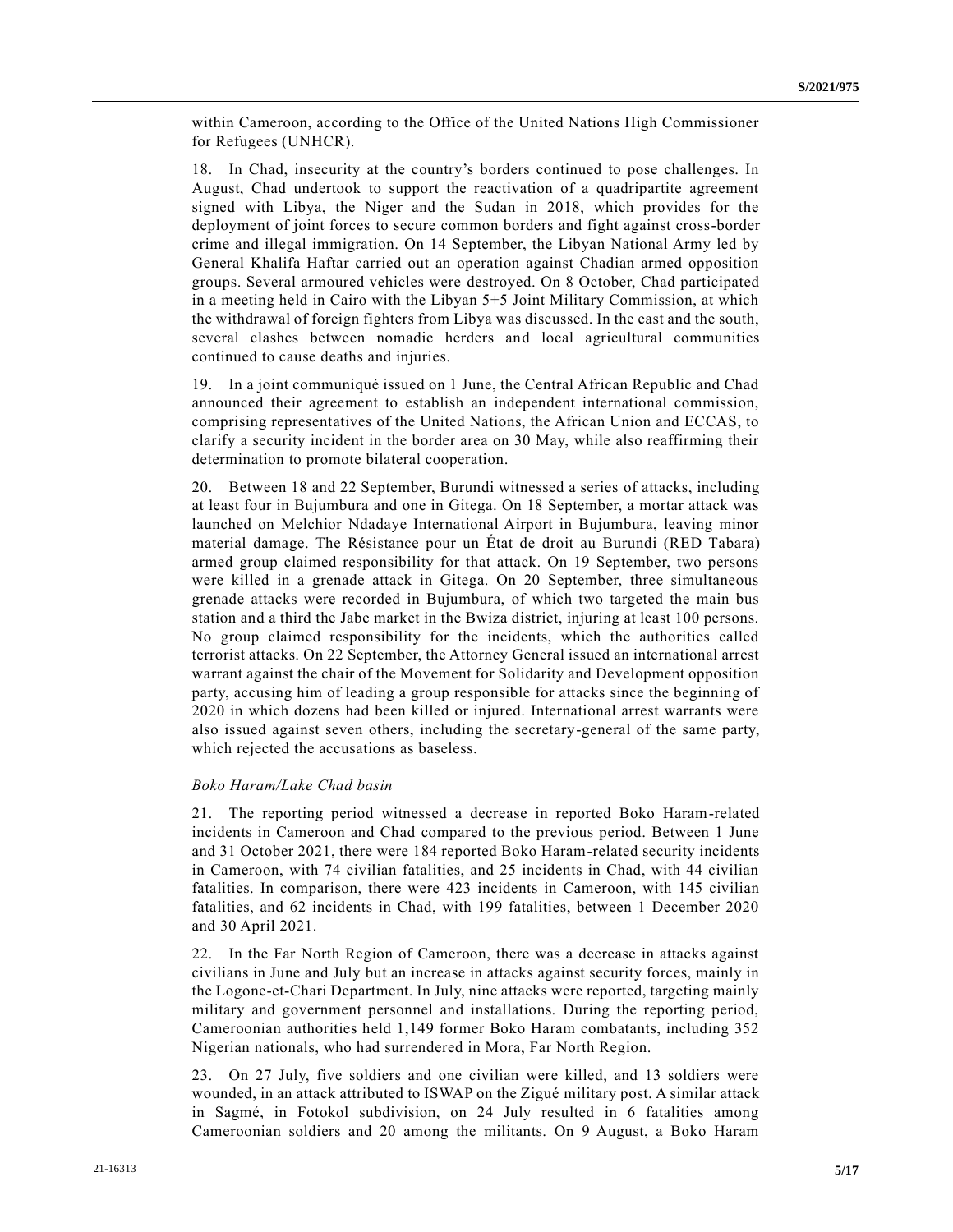faction carried out an attack against a military post in Sagmé, killing three soldiers and wounding five, while one Boko Haram fighter was also reportedly killed. On 14 August, suspected ISWAP militants attacked a military post in Afadé, close to the Nigerian border, killing one soldier, injuring several others and seizing ammunition.

24. Attacks by Boko Haram factions also continued in Lac Province in Chad. On 4 August, Boko Haram militants killed at least 26 Chadian soldiers in Tchoukou Telia, an island in Lake Chad, with several incidents of civilian kidnappings also report ed. The Chadian army announced that a counter-offensive had been conducted in the region following the attack. On 19 September, militants killed nine people and set fire to Kadjigoroum village. On 21 August, Chad announced that it had withdrawn 600 out of 1,200 troops deployed to the tri-border areas between Burkina Faso, Mali and the Niger as part of the Joint Force of the Group of Five for the Sahel, citing a strategic redeployment.

#### *Maritime security in the Gulf of Guinea*

25. The Interregional Coordination Centre for Maritime Safety and Security in the Gulf of Guinea reported a total of eight security incidents at sea in the Gulf of Guinea, including five in the ECCAS maritime space, between July and September, a decrease compared with the nine incidents, including two in the ECCAS maritime space, reported in the first quarter of 2021.

#### **Effects of climate change, ecological changes and natural disasters on the stability of Central Africa**

26. The subregion continued to suffer the impact of climate change. In Burundi, as of August 2021, there were more than 96,000 internally displaced persons owing to natural disasters. In Cameroon and Chad, intercommunal clashes between herding and farming communities, compounded by climate change, led to deaths and injuries. Angola was experiencing the worst drought in 40 years, the area of which had expanded geographically from three provinces in 2020 to six in 2021. Combined with rising temperatures and a desert locust plague that destroyed crops in major agricultural areas, this has drastically reduced harvests and livelihoods, creating concerning levels of food insecurity and malnutrition. The situation has led to increased cross-border movements into Namibia of people seeking improved livelihood conditions.

#### **B. Humanitarian developments**

27. Conflicts, floods and epidemics in various parts of Central Africa, aggravated by COVID-19, continued to have serious consequences for the humanitarian situation in the subregion, with a particular impact on women and marginalized groups.

28. There continues to be a highly complex humanitarian context in Cameroon owing to widespread insecurity, epidemics and floods. In 2021, 4.4 million people have been in need of humanitarian assistance. Only 42 per cent of the \$362 million needed for the humanitarian response plan for 2021 had been funded by mid-November. As at 31 October, Cameroon hosted over 461,600 refugees and asylum seekers, including some 333,400 refugees from the Central African Republic and nearly 119,000 from Nigeria. The crises in the Far North, North-West and South-West Regions led to the internal displacement of more than 1 million people.

29. Persisting insecurity in the North-West and South-West Regions of Cameroon resulted in further abuses against civilians by all sides in the conflict, forced displacement and hampered access to humanitarian assistance and basic social services. As at 31 October, more than 69,380 Cameroonians had sought refuge in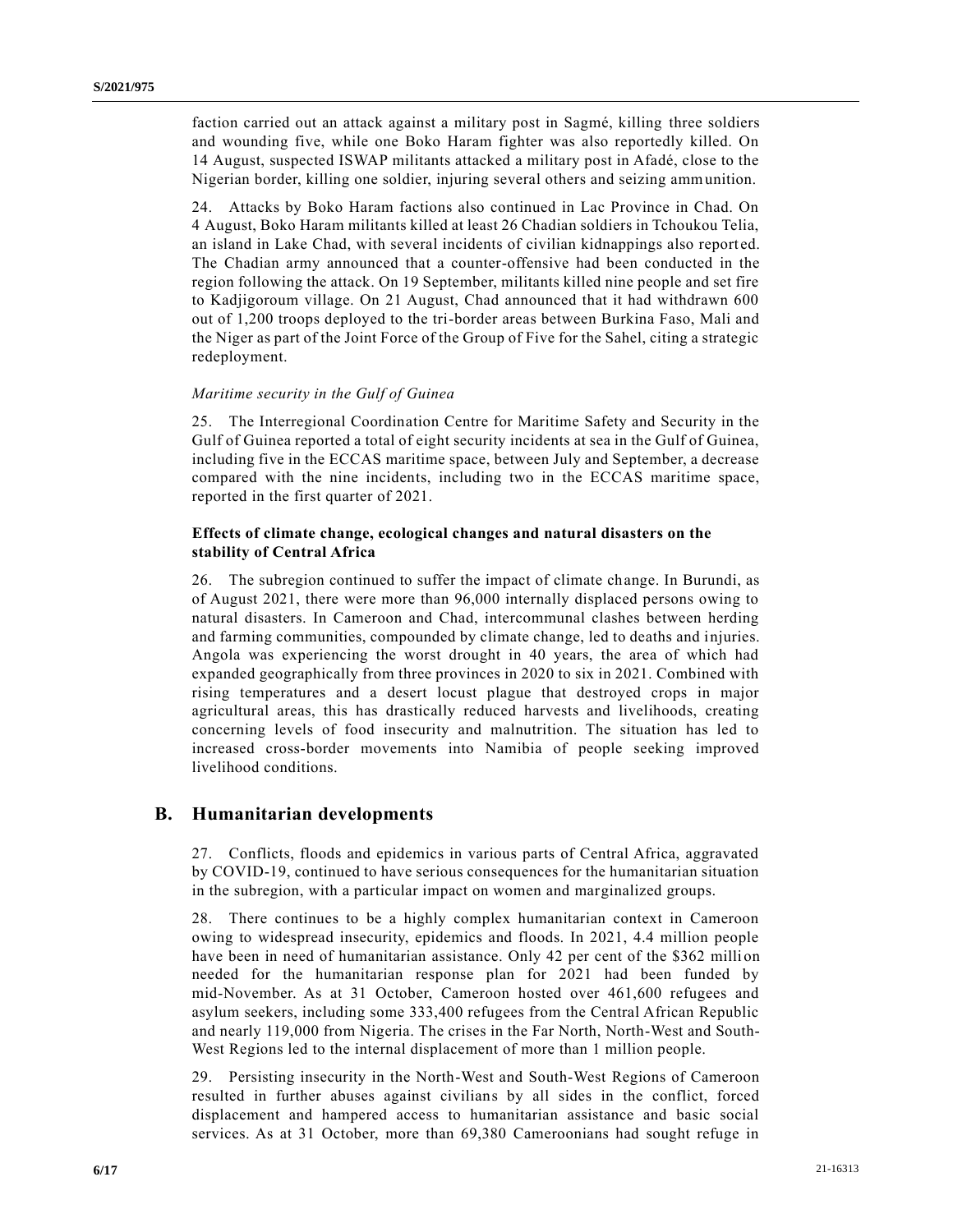Nigeria. More than 711,050 people were displaced within the two regions and faced significant protection risks, including high rates of sexual and gender-based violence. As at 31 October, there were around 342,270 returnees within the two regions. On 11 September, a non-State armed group announced a general lockdown in both regions from 15 September to 2 October. Most schools and community learning spaces were closed. The closure of banks and markets operating at a limited capacity aggravated food insecurity, increased commodity prices and had an adverse impact on socioeconomic activities. More than 40,000 people were denied food assistance owing to insecurity and roadblocks. Reported cases of gender-based violence in the two regions remained high. Partners referred 1,205 cases to service providers specialized in responding to gender-based violence. Ninety per cent of survivors were women and 28 per cent children. Attacks against humanitarian, health and education personnel and facilities continued unabated, in a context of increasing challenges for humanitarian organizations.

30. Attacks on United Nations convoys have been increasing, and humanitarian workers have been threatened, abducted and killed in Cameroon, a situation that affected the humanitarian response, especially in the North-West Region. On 25 June, a non-State armed group briefly abducted aid workers in Guzang, Momo Department, and confiscated food aid. On 3 August, Médecins sans frontières withdrew from the North-West Region after authorities had suspended its operations for eight months. On 24 August, an aid worker with the International Committee of the Red Cross was killed in an attack in Bamenda.

31. In Chad, concurrent security and humanitarian crises continued to affect several areas, exacerbating existing vulnerabilities such as malnutrition, food insecurity and the risk of epidemics. Overall, 5.5 million people – around one third of the population – have needed humanitarian assistance in 2021. The humanitarian response plan for 2021 called for \$617 million, but only 30 per cent was funded as at 18 November. In 2021, Chad saw its highest numbers of refugees and displaced persons in the past five years, with the country hosting more than 524,400 refugees from the Sudan, the Central African Republic, Nigeria and Cameroon as at 31 October, along with some 406,570 internally displaced persons and almost 106,900 returnees from the Central African Republic and the Lake Chad basin.

32. In the Congo, 6,928 new asylum seekers from the Central African Republic had been biometrically registered as at 30 September. The Congo hosted 367,898 refugees, asylum seekers, internally displaced persons and others of concern to UNHCR as at the same date.

#### **Boko Haram/Lake Chad basin**

33. The Lake Chad basin crisis has led to the internal displacement of more than 357,630 Cameroonians and some 406,570 Chadians and forced some 133,600 Nigerians to seek refuge in Cameroon and Chad. People in the Lake Chad basin continued to suffer from epidemics, including cholera, measles and polio, as well as destruction owing to heavy flooding, with women first responders and caregivers disproportionately affected.

34. In the Far North Region of Cameroon, the activities of Boko Haram factions, compounded by chronic vulnerability and the growing impact of climate change, continued to cause population displacements. As at 31 October, more than 607,520 persons, including some 114,630 Nigerian refugees, 135,260 returnees and 357,630 internally displaced persons, faced significant protection risks. Heavy rainfall since July 2020 caused widespread flooding, affecting more than 162,000 people. The loss of livelihoods resulting from conflict and floods and the impact of COVID-19 led to increased food insecurity.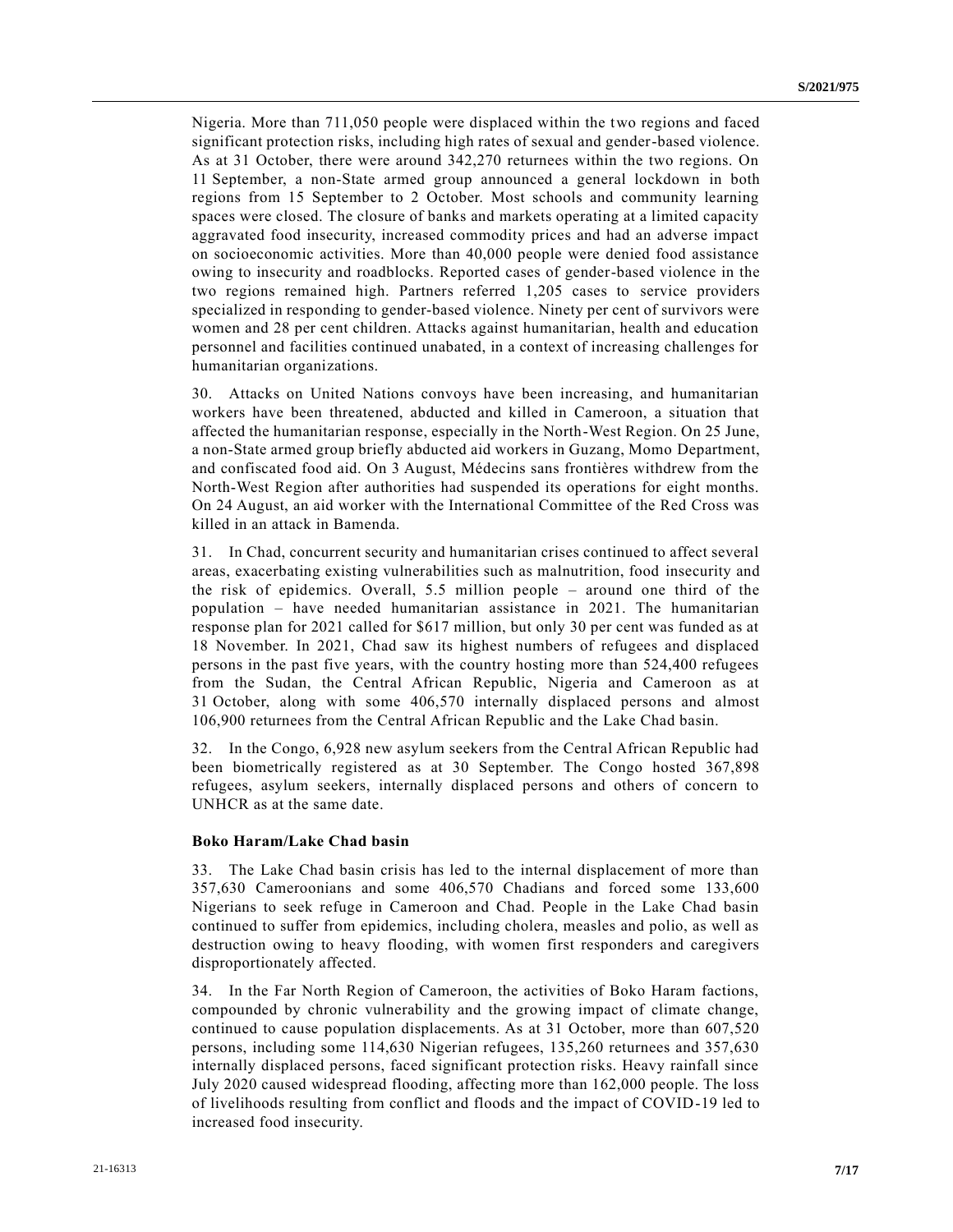35. Almost 19,000 Nigerian refugees and more than 29,260 Chadian returnees from the Niger and Nigeria were recorded in the Chadian provinces affected by Boko Haram factions as at 31 October. In addition, some 406,570 people remained displaced in Lac Province owing to insecurity and flooding, a number that has more than doubled in the past year. Protection concerns persisted, with women and girls facing higher rates of sexual and gender-based violence and limited access to health care. Insecurity, flooding and COVID-19-related movement restrictions continued to affect access to livelihoods, leading to the increasing food insecurity and vulnerability of the local populations.

## **C. Human rights trends**

36. In Burundi, a human rights defender, Germain Rukuki, was released on 1 July after serving more than four years in prison. Notwithstanding progress made in the opening of democratic space, opposition parties faced some interference in and restrictions on their activities. On 3 July, following the arrest of at least six of its members for their alleged role in the deadly ambush in June in Muramvya Province, the main opposition party, National Congress for Freedom, criticized the authorities for "restrictions of the political space". On 8 October, the Human Rights Council adopted resolution [48/16,](https://undocs.org/a/HRC/RES/48/16) in which it appointed a special rapporteur mandated to monitor the situation of human rights in Burundi.

37. In the North-West and South-West Regions of Cameroon, non-State armed groups continued to attack government forces and civilians, perpetrating killings, torture and ill-treatment against civilians, abducting for ransom, enforcing lockdowns, detonating improvised explosive devices and attacking children and schools. On 16 June, non-State armed groups abducted three girls aged between 8 and 14 years from the residence of a school principal in Elak-Oku village, South-West Region. On 20 August, a pupil died in Kumbo, North-West Region, during an armed exchange between State security forces and non-State armed groups in the vicinity of a school.

38. Reports of alleged abuses by government forces against civilians in the North-West and South-West Regions of Cameroon also continued. On 2 August, Human Rights Watch reported allegations of attacks by government forces against civilians and blamed the Cameroonian army for the deaths of two civilians, the rape of a 53-year-old woman and the destruction and looting of at least 33 houses, shops and a traditional chief's palace in the North-West Region on 8 and 9 June. On 14 October, a gendarme shot dead a schoolgirl in Buea, South-West Region, and was later lynched by a mob. The authorities announced the opening of an investigation.

39. In Chad, while some restrictions on democratic space were lifted and some demonstrations authorized, some civil society leaders and organizers of demonstrations were subject to judicial proceedings for non-compliance with authorized march itineraries. During the march of Wakit Tama in N'Djamena on 2 October, security forces cracked down on demonstrators following a change of route. Officially, a dozen wounded were recorded on both sides and around 10 police vehicles were damaged.

40. In the Congo, six human rights activists, charged with undermining the internal security of the State, were released on 13 July. On 11 August, the editor-in-chief of the satirical magazine *Sel-Piment*, who had been sentenced to six months in prison on libel charges involving a key government official, was released from prison after serving his sentence. Opposition figures Jean-Marie Michel Mokoko and André Okombi Salissa remained in detention, notwithstanding calls by the Working Group on Arbitrary Detention for their release. On 22 September, Fédération de l'opposition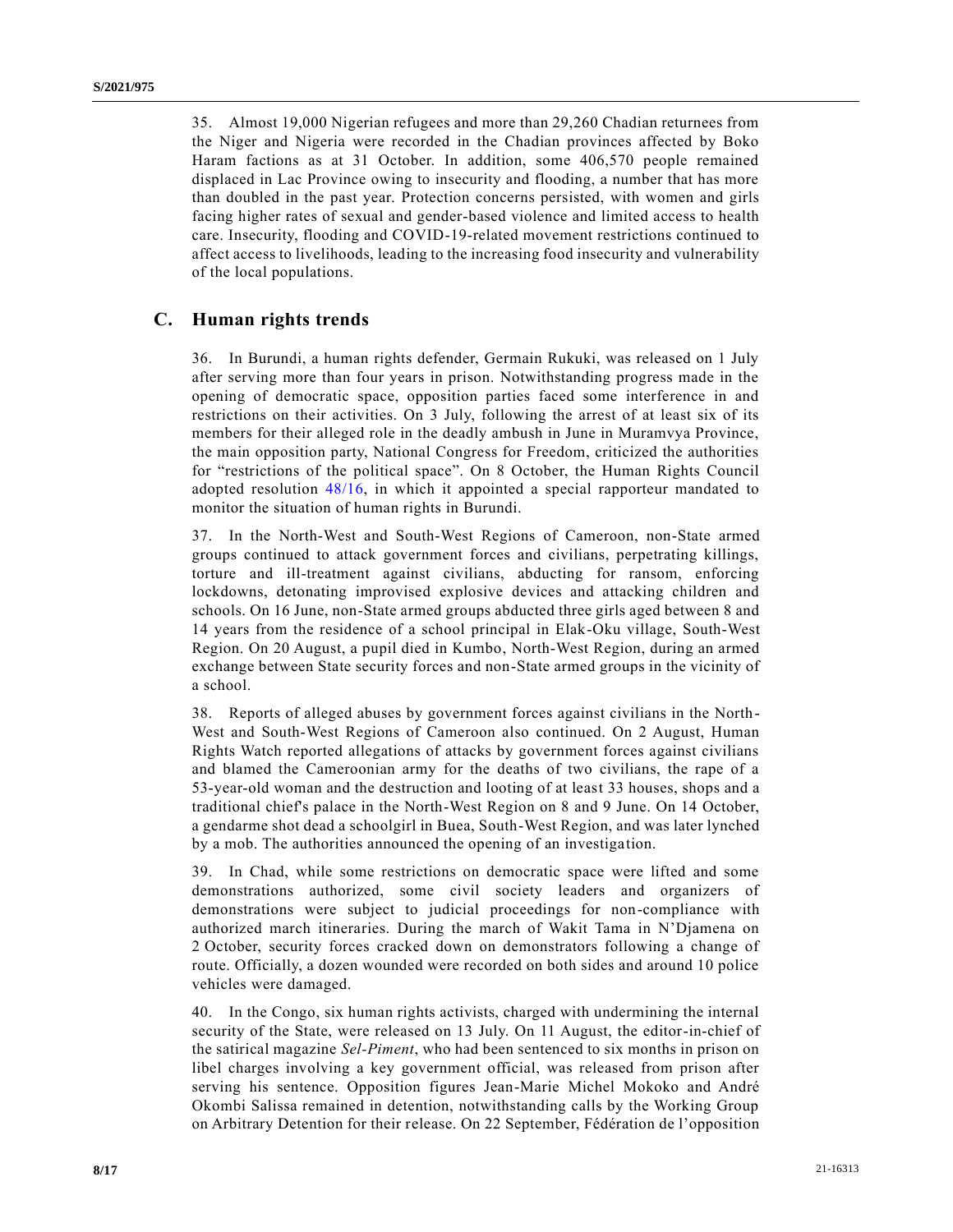congolaise and other opposition groups issued a statement in which they protested the intended transfer of Mr. Mokoko from the military hospital to the main prison in Brazzaville as well as the travel ban imposed on opposition figure Paulin Makaya. On 1 October, Mr. Mokoko was returned to prison after more than a year in hospital since his medical evacuation at the end of July 2020.

41. In Gabon, authorities passed amendments to the Penal Code and Civil Code that reinforced women's rights and tightened sanctions against acts of gender-based violence.

42. In Rwanda, on 20 September, the High Court Chamber for International Crimes delivered its verdict concerning 21 defendants on trial for their involvement with the National Liberation Front, the military arm of the Rwanda Movement for Democratic Change coalition, which had been accused of terrorism-related charges. Among them was leader of the coalition, Paul Rusesabagina, who was not present in court during the pronouncement of the sentence and received a 25-year prison term. A former spokesperson of the National Liberation Front, Callixte Nsabimana, was sentenced to 20 years in prison after pleading guilty.

## **D. Socioeconomic trends**

43. Economies in the subregion showed encouraging, albeit fragile, signs of recovery following the recession in 2020 resulting from the dual economic and health crises. In some countries, efforts to mitigate the consequences of those crises resulted in higher levels of public debt.

44. The regional economy in the Central African Economic and Monetary Community (CEMAC) area was projected to rebound moderately to 1.3 per cent of gross domestic product in 2021, before stabilizing to 2.7 per cent in 2022, 2.3 per cent in 2023 and 2.9 per cent in 2024, according to the Bank of Central African States. Those projections reflected the growing momentum around vaccination and the impact of structural economic reforms initiated by countries of the region.

45. On 18 August, the CEMAC Heads of State held a virtual summit, during which they adopted resolutions aimed at economic recovery in response to COVID-19. The Heads of State recommended common measures to increase the vaccination rate, a progressive lifting of exceptional economic support measures, a mobilization of non-oil-related revenues and a more rigorous management of public debt. The International Monetary Fund (IMF) and the World Bank called upon CEMAC countries to undertake key governance reforms.

46. IMF approved several credit facilities and other emergency funding for Cameroon, Equatorial Guinea, Gabon and Sao Tome and Principe to assist them in addressing the macroeconomic impact of the health crisis and undertake structural reforms.

47. In a statement issued on 16 June, creditors of Chad from the Group of 20 indicated a willingness to restructure the debt owed to them, provided that other creditors, including private ones, did the same on comparable terms. On 7 September, IMF, which had conditioned a support package on such debt restructuring, warned that the debt of Chad was currently "unsustainable".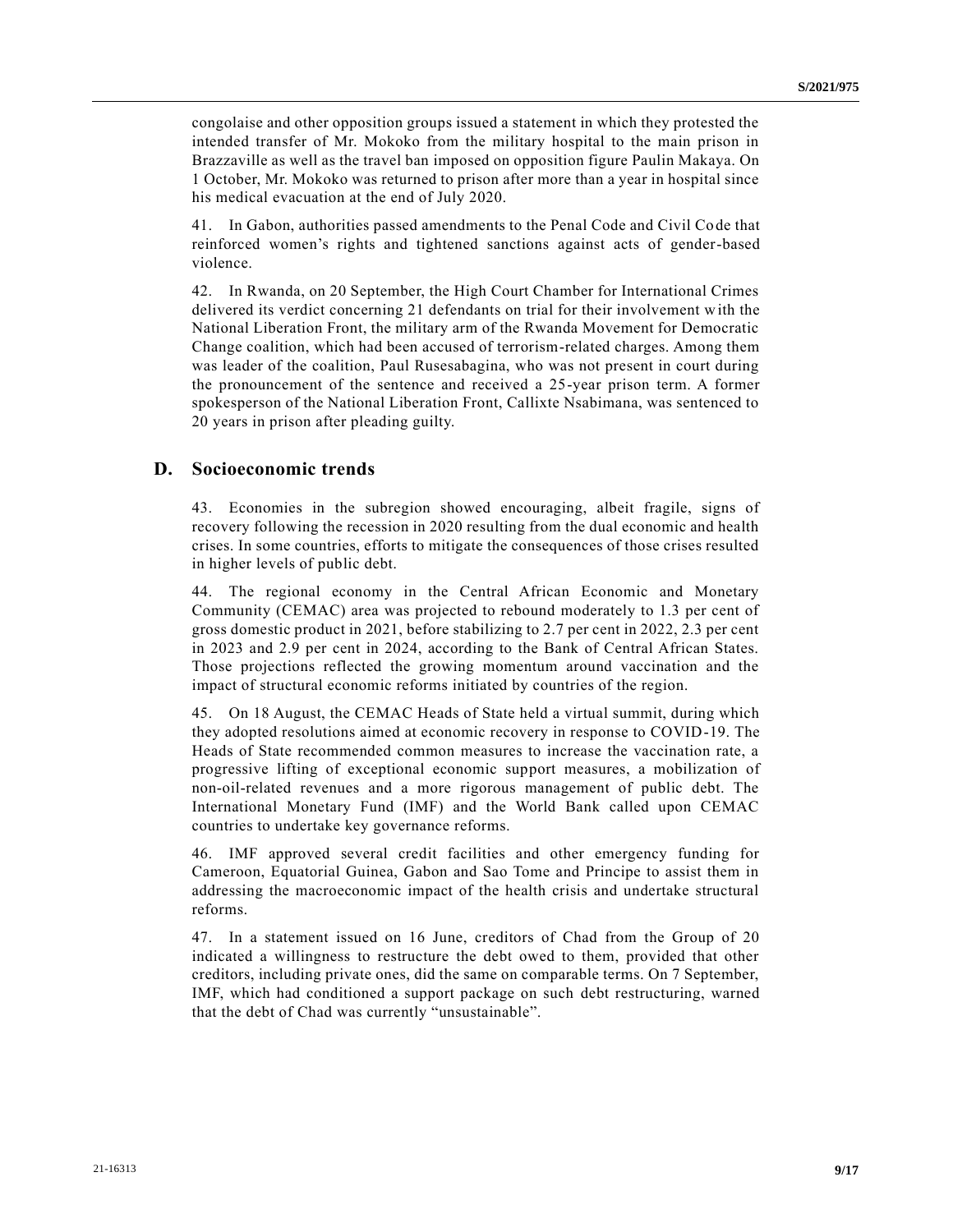# **III. Activities of the United Nations Regional Office for Central Africa**

## **A. Good offices, preventive diplomacy and mediation**

#### **Angola**

48. From 27 September to 6 October, UNOCA conducted a visit to Angola to support national efforts to sustain a peaceful path towards democratic stability. UNOCA met with the Government, civil society organizations, international financial institutions, journalists' associations, diplomatic missions and the United Nations country team. Discussions focused on the political space, women and peace and security, anti-corruption, climate change and the socioeconomic situation.

#### **Cameroon**

49. The Special Representative of the Secretary-General for Central Africa continued to advocate with key actors in Cameroon and abroad on the need for all stakeholders to engage in dialogue for a peaceful and lasting resolution of the crisis in the North-West and South-West Regions.

50. In Yaoundé, on the margins of the third meeting of the Lake Chad Basin Governors' Forum for Regional Cooperation on Stabilization, Peacebuilding and Sustainable Development, on 4 October, the Special Representative met with the Prime Minister and the Minister for Foreign Affairs of Cameroon. They discussed the situation in the North-West, South-West and Far North Regions. The Prime Minister expressed his appreciation for the support of the United Nations in addressing the crises in the three regions.

## **Central African Republic**

51. Working closely with the Special Representative of the Secretary-General for the Central African Republic and senior officials in the Secretariat, the Special Representative for Central Africa continued to mobilize regional support for the implementation of the 2019 Political Agreement for Peace and Reconciliation.

52. From 5 to 7 October, the two Special Representatives conducted a joint visit to Luanda. They met with the President of Angola and the Minister for Foreign Affairs, Téte António, rallying regional support for the peace process in the Central African Republic.

53. On 7 and 8 October, the Special Representative for Central Africa travelled to Bangui. He met with the President of the Central African Republic and discussed regional developments, including diplomatic efforts to ease border tensions between Chad and the Central African Republic.

## **Chad**

54. From 11 to 18 June, UNOCA deployed a mission to Chad to assess the political situation and prospects for the participation of civil society, women and youth in the transition and to strengthen partnerships for coordinated United Nations action. UNOCA met with the transitional authorities, women's associations, civil society organizations and the donor community. Interlocutors underscored the need for a peaceful transition and the importance of supporting those efforts.

55. From 21 to 26 June, the Special Representative travelled to Chad to consult with the transitional authorities, political parties and international partners. He called for a peaceful, inclusive, consensual and timely process to return to constitutional orde r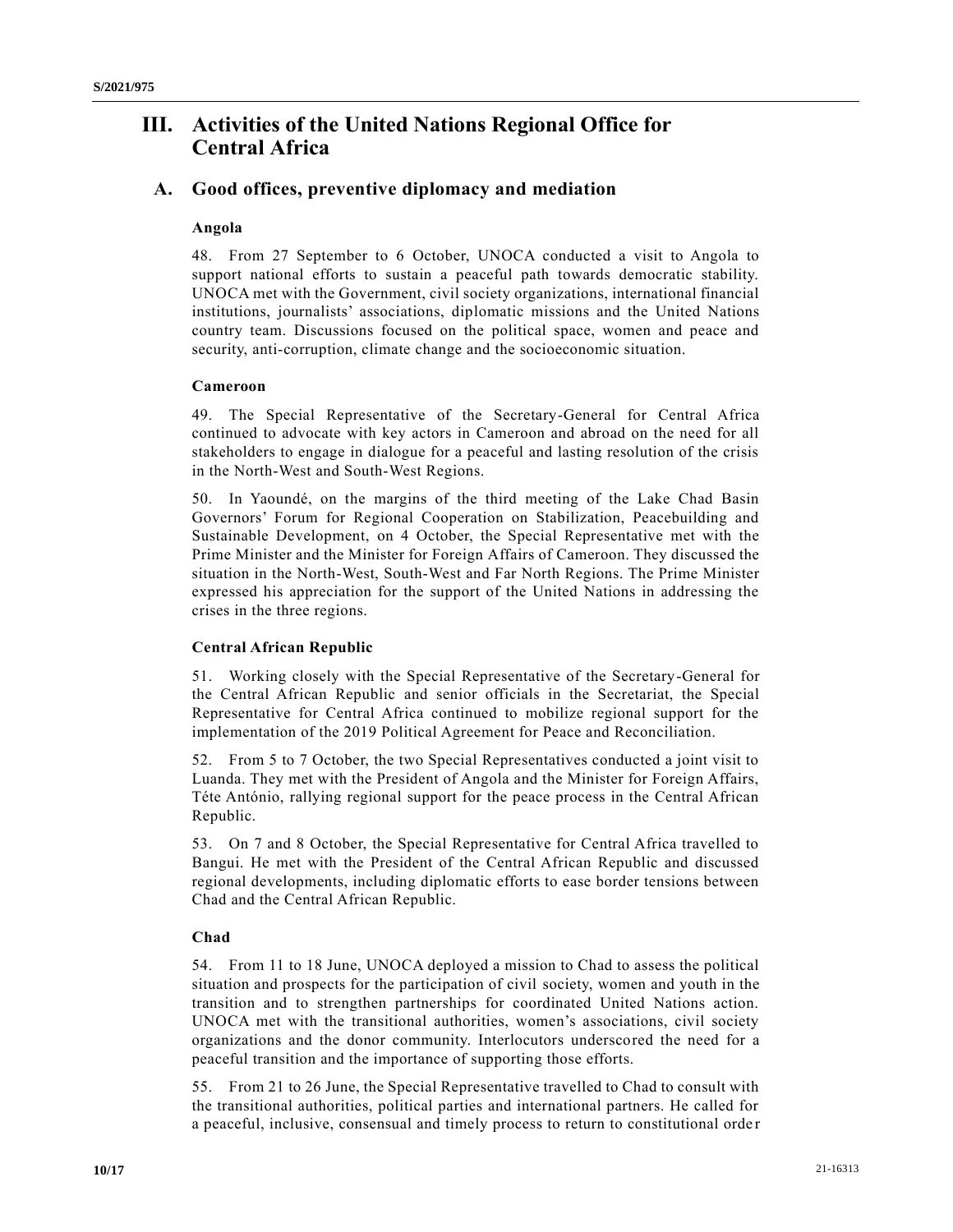and civilian rule. He maintained close contact with the African Union and ECCAS to coordinate efforts in support of the political transition.

56. From 14 to 18 September, the Special Representative travelled to Chad to attend the second meeting of the International Group of Partners for Support to the Transition in Chad. He encouraged the Group to provide the necessary technical and financial resources to the transition process. He also consulted with the transitional authorities and the diplomatic community to assess progress on key transition milestones.

57. The Peacebuilding Fund approved a catalytic investment of \$4 million to support the transitional authorities in the organization of an inclusive national dialogue in line with international human rights standards, with support to be provided by the United Nations Development Programme (UNDP), the United Nations Population Fund and the Office of the United Nations High Commissioner for Human Rights.

#### **Congo**

58. From 26 to 30 July, UNOCA undertook a mission to Brazzaville to assess the political and socioeconomic climate after the presidential election of March 2021 and ahead of the legislative and local elections in 2022. It met with political parties, the Conseil national du dialogue, the diplomatic community and civil society. Interlocutors expressed a need for inclusive dialogue. The ruling majority expressed openness to continuous dialogue. UNOCA and the Government also discussed climate security.

59. The Government of the Congo, with the support of the United Nations country team, the United Nations Entity for Gender Equality and the Empowerment of Women (UN-Women) and UNOCA, organized a workshop in Brazzaville from 19 to 21 October to accelerate the implementation of the national action plan on Security Council resolution [1325 \(2000\),](https://undocs.org/en/S/RES/1325(2000)) bringing together the interministerial technical group, women and youth from political parties and civil society organizations.

#### **Equatorial Guinea**

60. From 20 to 22 September, the Special Representative travelled to Malabo, where he met with the President of Equatorial Guinea, Teodoro Obiang Nguema Mbasogo, other senior officials and the diplomatic community. He called for inclusive and peaceful legislative and presidential elections in 2022 and 2023 and insisted on the need to open political space and allow for the greater participation of the opposition. The President highlighted the importance of addressing maritime insecurity in the Gulf of Guinea and his readiness to organize a regional conference on the issue.

#### **Gabon**

61. On 12 October, the Special Representative met with the President of Gabon, Ali Bongo Ondimba. Discussions focused on cooperation between Central and West Africa, as well as the situation in the Central African Republic.

#### **Sao Tome and Principe**

62. On 2 October, the Special Representative attended the presidential inauguration ceremony in Sao Tome. He also met with national and international actors and advocated for peaceful and inclusive legislative elections, scheduled for 2022, as well as for enhancing women's political participation.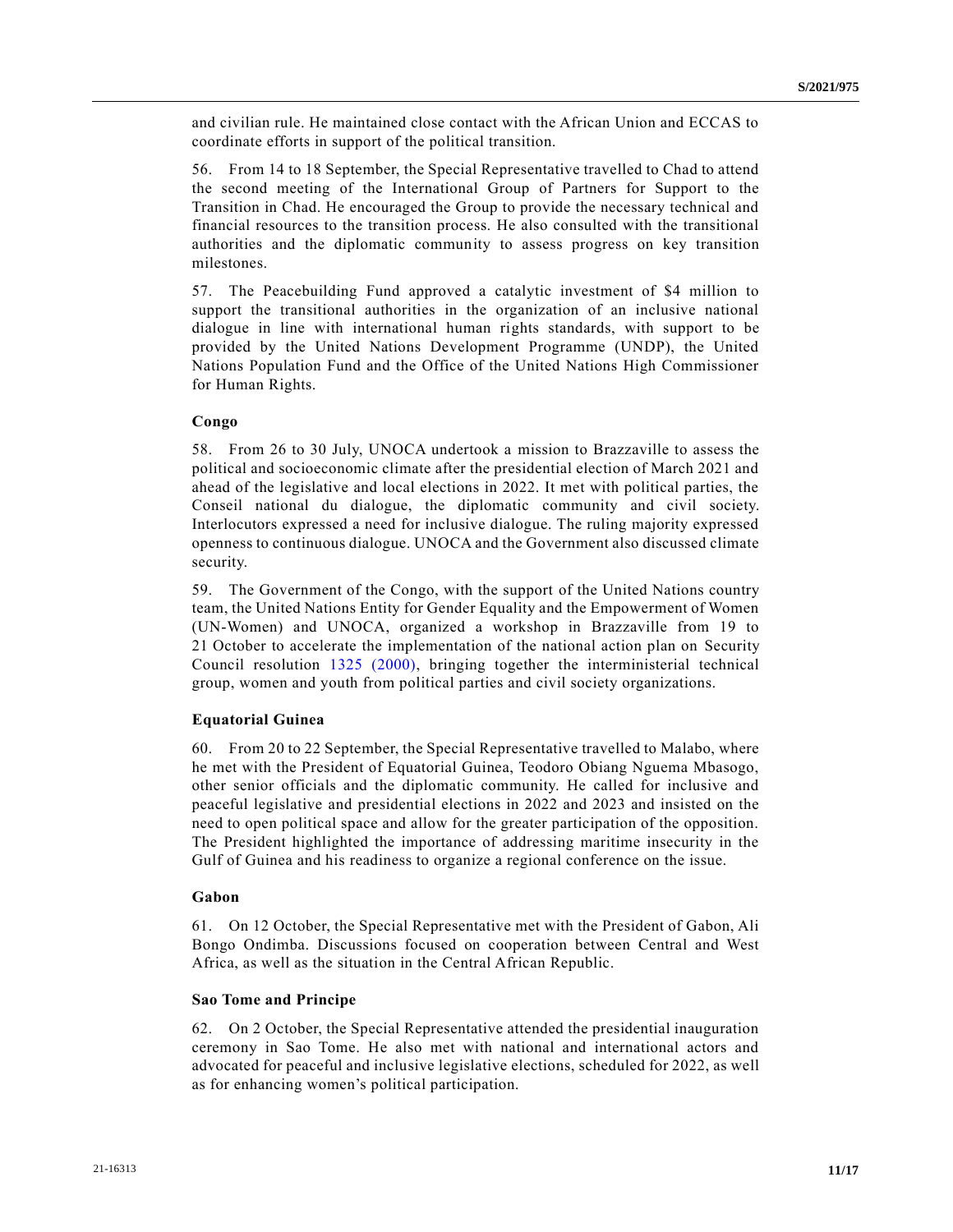# **B. Support to the United Nations, regional and subregional initiatives on peace and security**

## **United Nations Standing Advisory Committee on Security Questions in Central Africa**

63. From 10 to 15 October, the Bureau of the Committee conducted a visit to Chad, in preparation for the fifty-second meeting of the Committee, scheduled to be held in Libreville from 22 to 26 November.

## **Collaboration with regional, subregional and intergovernmental organizations**

64. The Special Representative held regular meetings with the President of the ECCAS Commission to discuss key issues related to regional peace and stability and the need to further strengthen the preventive diplomacy capacity of ECCAS and for ECCAS to continue to work in synergy with regional and international partners.

65. UNOCA and the ECCAS Commission met on several occasions to advance their strategic partnership in support of efforts by ECCAS to prevent conflicts and sustain peace and to promote women's participation in governance and mediation structures and processes, leading to planning and programming, joint country visits and the establishment of gender-sensitive civil society platforms for early warning and mediation.

66. From 19 to 25 August, UNOCA participated in the twelfth edition of the Central Africa Annual Cross-Border Fair in Kye-Ossi, Cameroon, near the borders with Equatorial Guinea and Gabon. The event was organized under the auspices of women's networks and attended by women and youth delegates from all ECCAS member States and the local authorities of Cameroon, Gabon and Equatorial Guinea. Participants discussed common cross-border issues and avenues for joint initiatives to enhance conflict prevention and dialogue.

67. From 16 to 21 July, the Special Representative represented the Secretary-General at the thirteenth Conference of Heads of State and Government of the Community of Portuguese-speaking Countries, held in Luanda on 17 July. On the margins of the summit, he met with the President of Angola, the Vice -President of Brazil, the diplomatic corps in Luanda and the United Nations country team.

68. From 26 to 29 October, UNOCA, in cooperation with ECCAS and several United Nations entities, organized a forum on combating hate speech in Central Africa in Douala, Cameroon. Participants included journalists from ECCAS member States. The forum was aimed at raising awareness and building the capacity of the media on the prevention of conflicts related to hate speech in Central Africa. It also contributed to the development of a regional ECCAS strategy against hate speech in Central Africa.

## **Climate security**

69. In close cooperation with the climate security mechanism, United Nations presences in Central Africa and external partners, UNOCA embarked on the implementation of the second phase of its climate security project, which involves an in-depth analysis of key security risks and threats aggravated by climate and environmental changes in the subregion. In that vein, UNOCA conducted a field visit to Cameroon from 8 to 12 November to meet with national and local authorities, civil society organizations and United Nations entities in order to obtain first-hand information on the climate security situation in the country. The preliminary findings of the analysis, with policy recommendations, will be presented at the fifty-second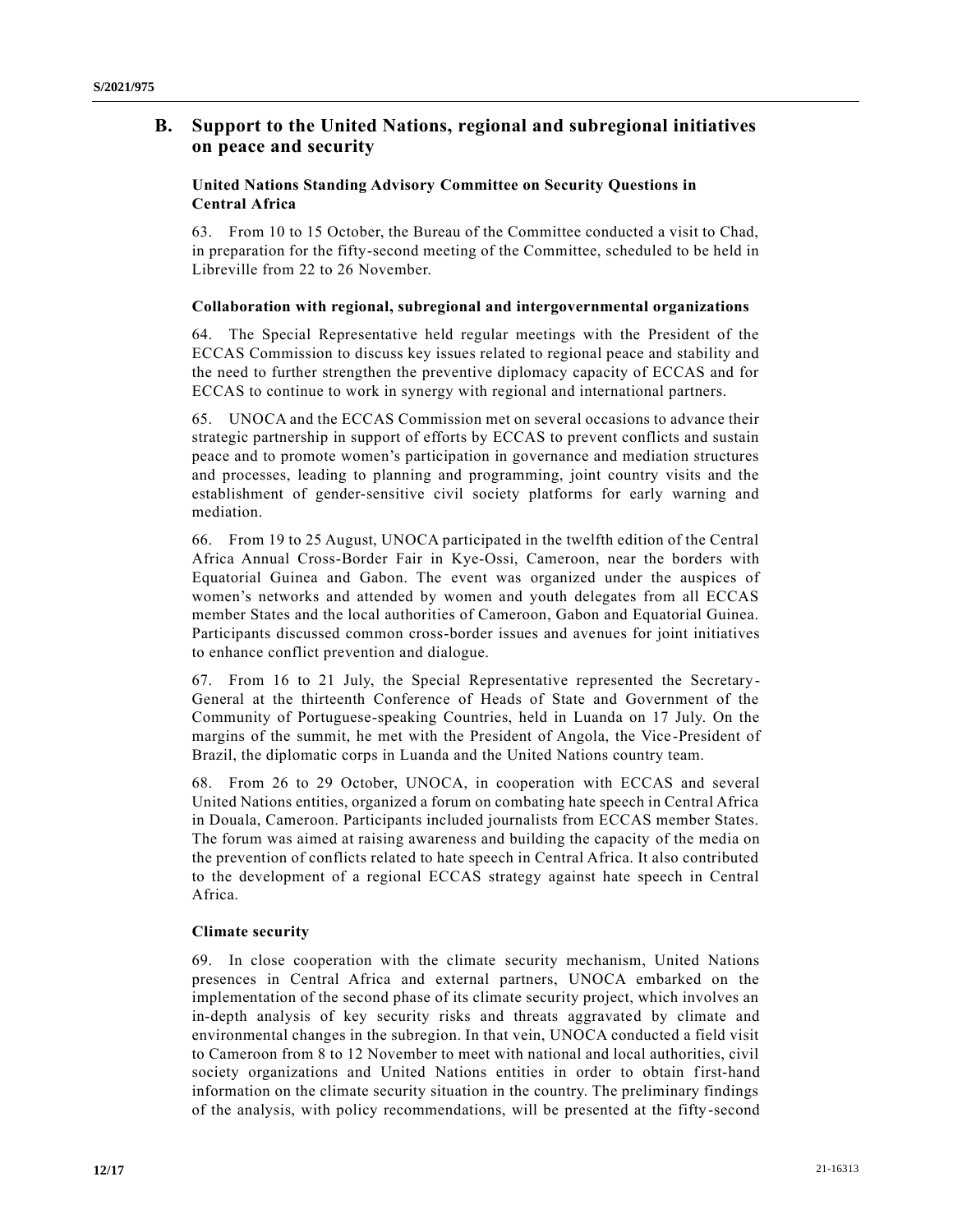meeting of the United Nations Standing Advisory Committee on Security Questions in Central Africa.

#### **Boko Haram**

70. On 29 June, the Special Representative participated, virtually, in the second meeting of the Steering Committee of the Regional Stabilization, Recovery and Resilience Strategy for Areas Affected by Boko Haram in the Lake Chad Basin Region. During the meeting, representatives of the eight regions in the four Lake Chad basin countries affected by the crisis presented their respective territorial action plans for the implementation of the Regional Strategy. The meeting also endorsed recommendations for priority actions in 2021.

71. On 4 and 5 October, the Special Representative participated in the third meeting of the Lake Chad Basin Governors' Forum for Regional Cooperation on Stabilization, Peacebuilding and Sustainable Development, attended by the Governors of the eight Boko Haram-affected regions of the Lake Chad basin, the Lake Chad Basin Commission, the Multinational Joint Task Force, the African Union, the European Union and other national and regional stakeholders, including civil society actors and the United Nations. Authorities highlighted humanitarian, peacebuilding and development challenges. In particular, they stressed the increasing surrenders by ex-Boko Haram fighters and the urgent need to support their rehabilitation and reintegration into civilian life. Pursuant to Security Council resolution [2349 \(2017\)](https://undocs.org/en/S/RES/2349(2017)) and current conflict dynamics, authorities reiterated their commitment to the effective operationalization of the disarmament, demobilization, rehabilitation and reintegration of persons associated with Boko Haram.

72. From 15 October to 2 November, the Special Representative of the Secretary-General for Central Africa and the Special Representative of the Secretary-General for West Africa and the Sahel undertook a joint visit to Cameroon, Chad and Nigeria to assess the impact of the crisis in the Lake Chad basin. The visit was part of advocacy efforts by the United Nations to support countries and people affected by the violent extremism in the region.

## **Regional strategy and plan of action on counter-terrorism and the non-proliferation of small arms and light weapons**

73. From 29 June to 1 July, a regional workshop was held in Yaoundé for ECCAS member States, which sought, inter alia, to enhance national capacities to ensure synergies in the implementation of the Central African Convention for the Control of Small Arms and Light Weapons, Their Ammunition and All Parts and Components That Can Be Used for Their Manufacture, Repair and Assembly and relevant global small arms instruments. The workshop was organized jointly by the Government of Cameroon and a Cameroonian civil society organization, with the financial, substantive and technical support of the Office for Disarmament Affairs of the Secretariat and in cooperation with UNOCA and ECCAS. Nine member States were represented at the workshop.

## **Maritime security in the Gulf of Guinea**

74. On 30 June, the Special Representative for Central Africa gave a briefing to the Peacebuilding Commission during its session on piracy in the Gulf of Guinea. The United Nations Office for West Africa and the Sahel (UNOWAS), the United Nations Office on Drugs and Crime, ECCAS, the Gulf of Guinea Commission and the Interregional Coordination Centre for Maritime Safety and Security in the Gulf of Guinea also participated. The meeting took stock of ongoing efforts to strengthen maritime security in the Gulf of Guinea and encourage further support from the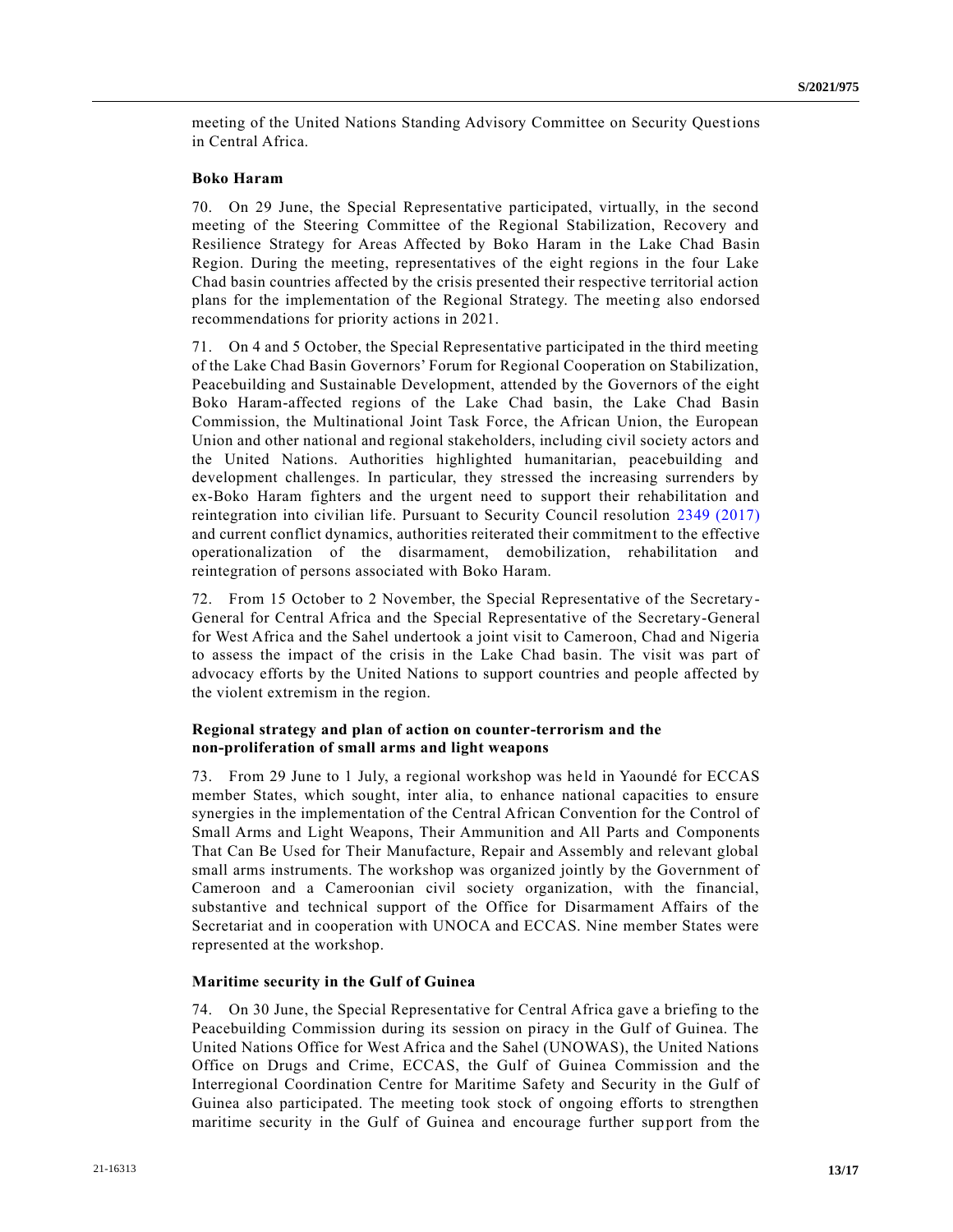international community, including for the implementation of the Code of Conduct concerning the Repression of Piracy, Armed Robbery against Ships and Illicit Maritime Activity in West and Central Africa.

#### **Transhumance and farmer-herder dynamics**

75. From 23 to 25 June, UNOCA, in collaboration with ECCAS, held a workshop on the prevention and resolution of farmer-herder conflicts in Central Africa, in Kinshasa. The workshop was aimed at sensitizing stakeholders about the need for a regional transhumance protocol in Central Africa, with a focus on transhumance related challenges in the eastern part of the Democratic Republic of the Congo. Participants recommended, inter alia, that the regional protocol be complemented by national regulations as well as local conflict prevention and resolution mechanisms.

76. The Peacebuilding Fund approved a \$3.5 million investment in Chad, to be implemented by the Food and Agriculture Organization of the United Nations, the World Food Programme and UNDP, to structure and strengthen local, customary and/or traditional committees for the prevention and management of farmer-herder conflicts; support the local judicial bodies involved in this process; and establish social contracts and compensation plans for victims of such conflicts.

## **C. Enhancing United Nations coherence and coordination in the subregion**

77. On 3 June, the Special Representative convened a meeting with United Nations resident coordinators and heads of several United Nations regional offices in Central Africa. Participants reviewed the situation in Central Africa, peacebuilding activities and the coordination of the responses to COVID-19 across the subregion. On 10 September, UNOCA organized a virtual meeting with United Nations presences in Central Africa, including offices of resident coordinators, the United Nations Multidimensional Integrated Stabilization Mission in the Central African Republic, the United Nations Organization Stabilization Mission in the Democratic Republic of the Congo, the Office of the Special Envoy of the Secretary-General for the Great Lakes Region and the Office of the United Nations High Commissioner for Human Rights. Participants shared views on the political dynamics and security developments in the subregion and discussed the mandate renewal and activities of UNOCA.

78. A mission from the Office of Rule of Law and Security Institutions of the Department of Peace Operations of the Secretariat, which had deployed to Libreville from 31 May to 11 June, identified trends, opportunities and challenges related to the rule of law, security institutions and broader governance issues in the subregion. Recommendations were developed and a process initiated to enhance partnership with and support to UNOCA in this regard.

79. On 29 June, UNOCA and UNOWAS held a virtual meeting to discuss the role of the United Nations in enhancing interregional cooperation between Central and West Africa, including support to ECCAS, the Economic Community of West African States and the Gulf of Guinea Commission on joint efforts to address maritime insecurity in the Gulf of Guinea. The two offices developed a plan to address transitional security threats in the Lake Chad basin and the Gulf of Guinea. The meeting was followed, on 21 September, by a meeting between UNOCA, UNOWAS and the United Nations Office on Drugs and Crime as part of joint efforts to establish a framework of coordination among relevant United Nations entities working on maritime security in the Gulf of Guinea.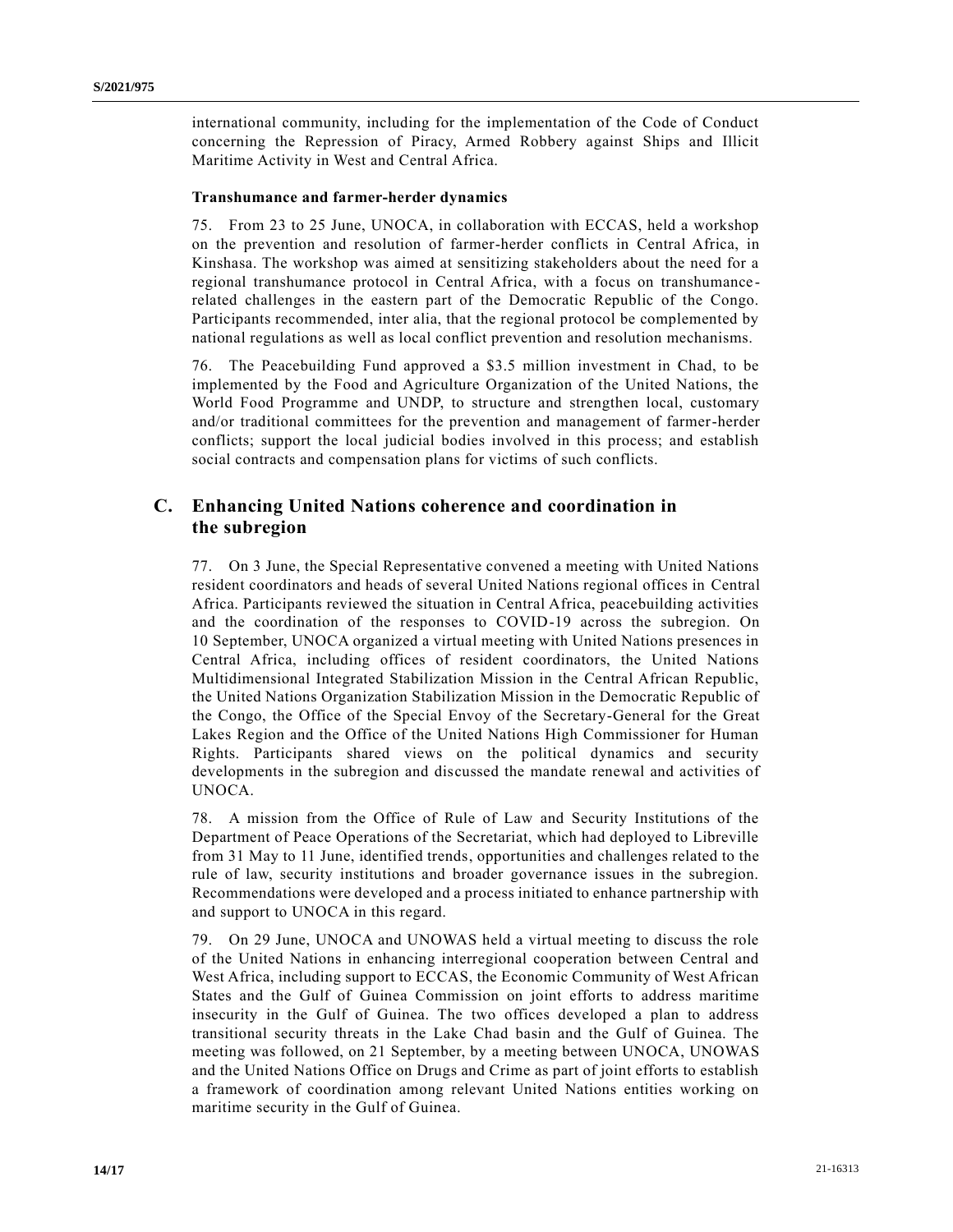80. On 8 July, the Special Representative participated in the second virtual meeting of the Senior Policy Group for the implementation of the United Nations Strategy for Peace Consolidation, Conflict Prevention and Conflict Resolution in the Great Lakes Region, chaired by the Special Envoy for the Great Lakes Region. Participants at the meeting reviewed and adopted the action plan for the implementation of the Strategy.

81. On 23 August, UNOCA met with the UN-Women West and Central Africa Regional Office. Highlighting the importance of collaboration with ECCAS to advance the gender equality agenda, the two offices reflected on strategies to enhance the empowerment of women and their political participation, including by engaging female leadership and enhancing United Nations coherence and internal coordination.

82. On 15 September, UNOCA met with the UNHCR Regional Bureau for West and Central Africa. Discussions centred on the role that UNOCA could play to assist ECCAS in mobilizing regional support around the issue of forced displacement in Central Africa.

83. On 22 September, UNOCA, the United Nations Office to the African Union and UNDP met in Addis Ababa to discuss opportunities for cooperation in institutional development on gender equality, women's participation in governance, and women and peace and security, supporting the Department for the Promotion of Gender, Human and Social Development of the ECCAS Commission in the implementation of the regional action plan for the implementation of Security Council resolution [1325](https://undocs.org/en/S/RES/1325(2000))  [\(2000\)](https://undocs.org/en/S/RES/1325(2000)) and the national action plans of ECCAS member States.

# **IV. Observations and recommendations**

84. The Central Africa subregion continues to face significant challenges to regional peace, security and stability. I welcome the commitment of ECCAS and States of the subregion to overcoming these challenges. The furthering of the ECCAS institutional reform process and the continued engagement of ECCAS in Chad and the Central African Republic, as well as its support to the electoral process in Sao Tome and Principe, are critical contributions to its overall efforts towards establishing lasting peace and stability in Central Africa.

85. The COVID-19 pandemic has already had far-reaching consequences for the political and socioeconomic stability of the subregion. The resilience of Member States in the face of this unprecedented crisis and their efforts to mitigate its social, economic and political impact are encouraging. As countries of the subregion roll out their vaccination campaigns, international partners should renew their commitment and solidarity and support those efforts. ECCAS member States are encouraged to scale up their efforts to ensure that vaccines are available to all, especially vuln erable populations. Efforts by ECCAS to advance its COVID-19 regional response strategy for Central Africa are welcomed.

86. The deterioration of the security outlook in the subregion is deeply concerning. The expansion of Islamic State West Africa Province in the Lake Chad basin affects the wider region and is of particular concern. I welcome the holding of the third meeting of the Lake Chad Basin Governors' Forum and reiterate the importance of accelerating the implementation of the Regional Stabilization, Recovery and Resilience Strategy for Areas Affected by Boko Haram in the Lake Chad Basin Region to alleviate the suffering of the affected populations, especially the most vulnerable, including women and youth. The United Nations will continue to provid e support for the implementation of the Regional Strategy.

87. The Gulf of Guinea has remained the global epicentre of maritime insecurity, which continues to threaten the stability of the subregion. Member States should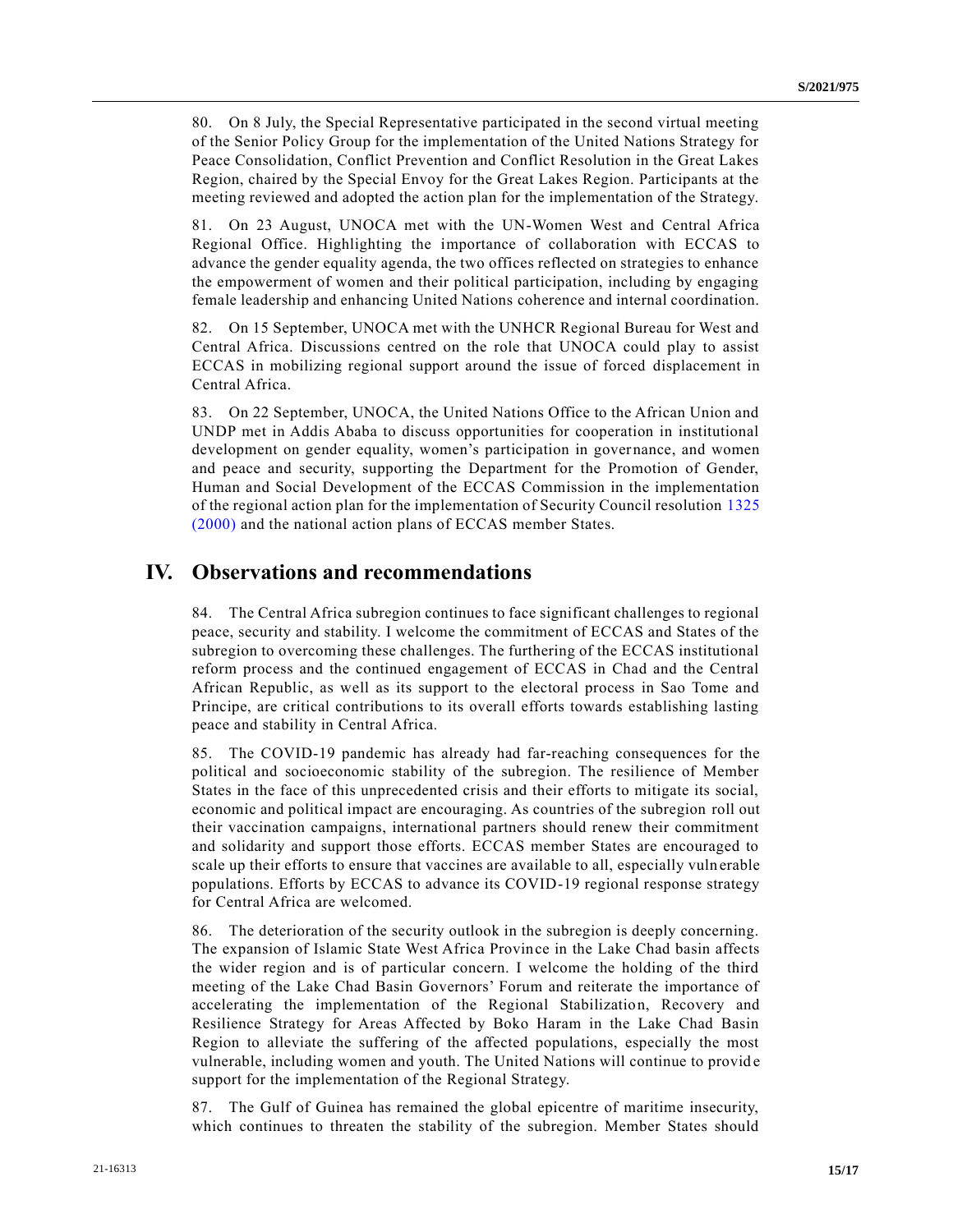collaborate urgently to address this issue in bilateral and multilateral forums and ensure the effective implementation of the Yaoundé Architecture.

88. In the Central African Republic, regional and international efforts to advance the peace process led to the declaration of the unilateral ceasefire by the President of the country. I welcome this significant development, which is in line with the joint road map for peace in the Central African Republic adopted by the International Conference on the Great Lakes Region. I call upon all other parties to respect the ceasefire and renew efforts to advance the implementation of the Political Agreement for Peace and Reconciliation of 2019. I also call for a coordinated and coherent regional approach to support its implementation with a view to making tangible progress in the peace and reconciliation process in the country. A genuinely inclusive national dialogue is vital to the revitalization of the Political Agreement. I remain concerned by insecurity in border areas and encourage the Central Afric an Republic and its neighbours to foster cross-border security cooperation in support of the implementation of the Political Agreement, including through the full implementation and/or establishment of bilateral joint commissions. I welcome the commitment of the Central African Republic and Chad to resolve their border tensions peacefully and promote bilateral cooperation. UNOCA will continue to engage with all stakeholders, including the African Union, ECCAS and neighbouring countries, to mobilize their unified efforts to promote peace and stability in the Central African Republic and the region, in complement to the good offices and political support of the United Nations Multidimensional Integrated Stabilization Mission in the Central African Republic.

89. I condemn the continued violence in the North-West and South-West Regions of Cameroon. Despite my earlier calls for a negotiated and peaceful solution to the crisis, violence has increased, resulting in more devastation and human suffering. All parties must unconditionally renounce violence and use dialogue as the only viable means to end the conflict and bring long overdue peace and stability to the two regions. Alleged collusion between separatist armed groups in Cameroon and armed groups active in some neighbouring countries is of particular concern.

90. I welcome progress towards key transition milestones in Chad despite the immense challenges facing the country. I commend the Chadian transitional authorities for their outreach to the political opposition and politico-military groups, and encourage all stakeholders to participate in the forthcoming inclusive national dialogue. I encourage the transitional authorities to complete the transition within the stipulated 18-month time frame and not partake in the elections concluding the transition. I encourage all international stakeholders to support national and regional efforts aimed at ensuring a peaceful and inclusive transition towards a return to constitutional order, as well as lasting peace in the country and the region. The United Nations will continue to work with the African Union, ECCAS and other partners to assist the transitional authorities and the people of Chad in setting the course for sustainable peace and stability.

91. The successful completion of the presidential election in Sao Tome and Principe is encouraging. It marks an important democratic milestone for the country, which has been a role model for the peaceful transfer of power in Central Africa. The United Nations stands ready to further its collaboration with the President and the Government as the country continues to consolidate its democratic gains and national unity. Authorities are encouraged to accelerate efforts towards enhancing the participation of women in all aspects of the political and public life.

92. Despite being important dividends of peace, elections continue to be a source of tension in Central Africa. As the region enters another electoral cycle, Member States should promote consensual electoral governance and reforms, leading to credible, transparent and inclusive elections. Member States are encouraged to work with